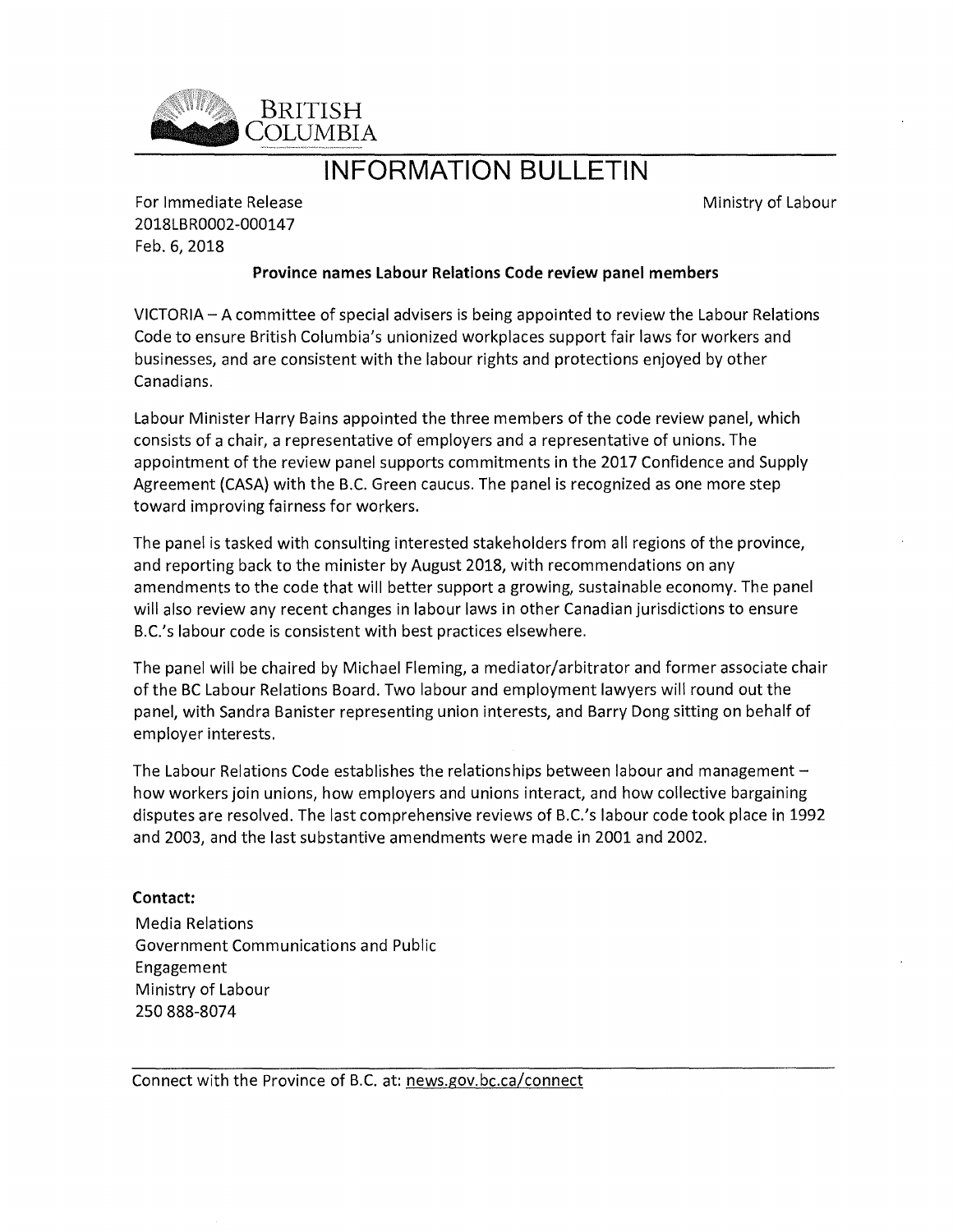

# BACKGROUNDER

For Immediate Release 2018LBR0002-000147 Feb. 6, 2018

Ministry of Labour

Labour Relations Code review panel

### Labour Relations Code review panel — member biographies

#### Chair: Michael Fleming

Fleming was called to the bar in 1989. He has over 20 years of experience as an impartial third party, adjudicating and resolving disputes in a wide range of sectors in B.C. and the Yukon, including the public service, Crown corporations, education, transportation, construction, television and film, forestry, pulp and paper, and manufacturing. He has extensive experience in designing and implementing dispute resolution processes involving multiple parties. Fleming has held a number of positions with the Labour Relations Board, including vice-chair from 1997 to 2002 and associate chair of both adjudication and mediation between 2002 and 2012.

### Panel member and representative of union interests: Sandra Banister, QC

Banister has practised labour law and civil litigation for over 35 years. She has represented clients from both the public and private sectors and has appeared at all levels of court in British Columbia, labour arbitrations, the British Columbia Labour Board and the Human Rights Tribunal. In 2011, her ability and achievements in the legal profession were acknowledged when she was designated Queen's counsel, and she is recognized in the Best Lawyers peer review. Banister regularly volunteers with organizations providing ongoing legal education. She is a speaker at many seminars and conferences and designed the British Columbia labour law course at the Canadian Labour Congress winter school, where she has taught it since 1985.

#### Panel member and representative of employer interests: Barry Dong

Dong practises exclusively in the areas of labour, employment, human rights and administrative law, representing clients before federal and provincial labour and administrative tribunals, arbitration boards and panels, in court and in collective bargaining and negotiations. Dong also represents clients in a number of sectors, including the transportation, technology, construction, film and TV, and service industries. In addition to his advocacy practice, Dong's representation of clients includes providing practical labour and employment business advice, and presenting seminars and training workshops.